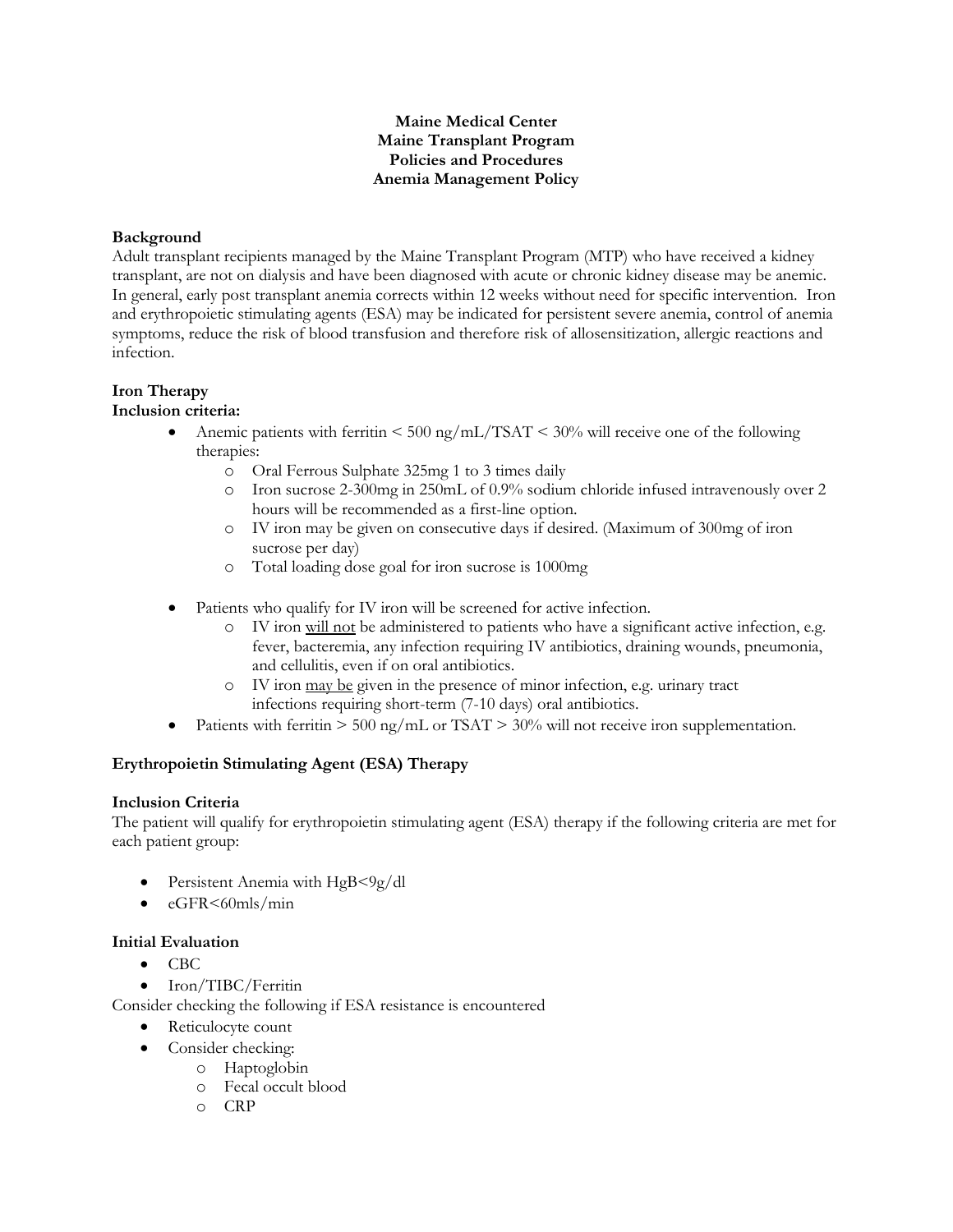Maine Medical Center Maine Transplant Program Policies and Procedures Anemia Management Policy Page 2 of 3

o Infection workup

# **Initiation and Maintenance of ESA**

- Darbepoetin alfa is the preferred ESA for anemia therapy at MMC.
- Initial dosing will be 0.45 mcg/kg rounded to closest syringe size
- MTP typically stocks 60 mcg and 100 mcg doses
- Dose increases will not occur more than once a month.

### **Laboratory monitoring and goals**

- Hgb or Hct Must be obtained within 30 days of ESA therapy
	- $\sigma$  Target Hgb value = 10 g/dL
	- $\circ$  Target Hct value = 33%
	- o Must be checked at least monthly while on therapy
- Iron, total iron-binding capacity (TIBC), percent saturation (TSAT) and ferritin
	- o Must be obtained when initiating ESA therapy unless results are available during the previous 2 months
- All patients receiving iron supplementation will have iron studies checked every 3 months.
- Blood pressure monitoring
	- $\circ$  If a patient has a systolic blood pressure reading  $>180$  mmHg, the darbepoetin dose will be withheld

#### **Transfusion**

#### **Pre-transplantation**

Blood transfusions are to be avoided in patients who are potential transplant candidates in order to minimize the risk of allosensitization. This is especially important in multiparous women and those previously transplanted.

If a transfusion is absolutely required in order to prevent a life threatening complication, the patient will be informed that it may induce the formation of anti-HLA antibodies that in turn may delay or prevent transplantation in the future as well as negatively impacting rejection risk and graft survival.

#### **Post-transplantation**

Anemia is a frequent sequela of transplantation, although blood transfusions are required infrequently. Transfusion post-transplant associates with risk of allosensitization, allergic reactions and risk of infection transmission. Therefore, transfusion is best avoided unless all conservative care options have been exhausted.

#### **Risk of CMV transmission**:

The serostatus of the donor and recipient will be ascertained before transplantation *(documented in the electronic medical record).* All patients at risk for the development of CMV infection and disease based on a positive donor or recipient CMV serology will receive prophylactic antiviral therapy. In the event such a patient requires a blood transfusion, determination of the blood donor's CMV status is NOT required as the recipient will be deemed to be adequately prophylaxed on their current anti-microbial therapy.

In the event that a seronegative recipient of a seronegative graft requires a blood transfusion, determination of the blood donor CMV status is required and CMV negative blood will be ordered to minimize the risk of CMV transmission. At Maine Medical Center, all blood is leucocyte filtered by policy which may in turn